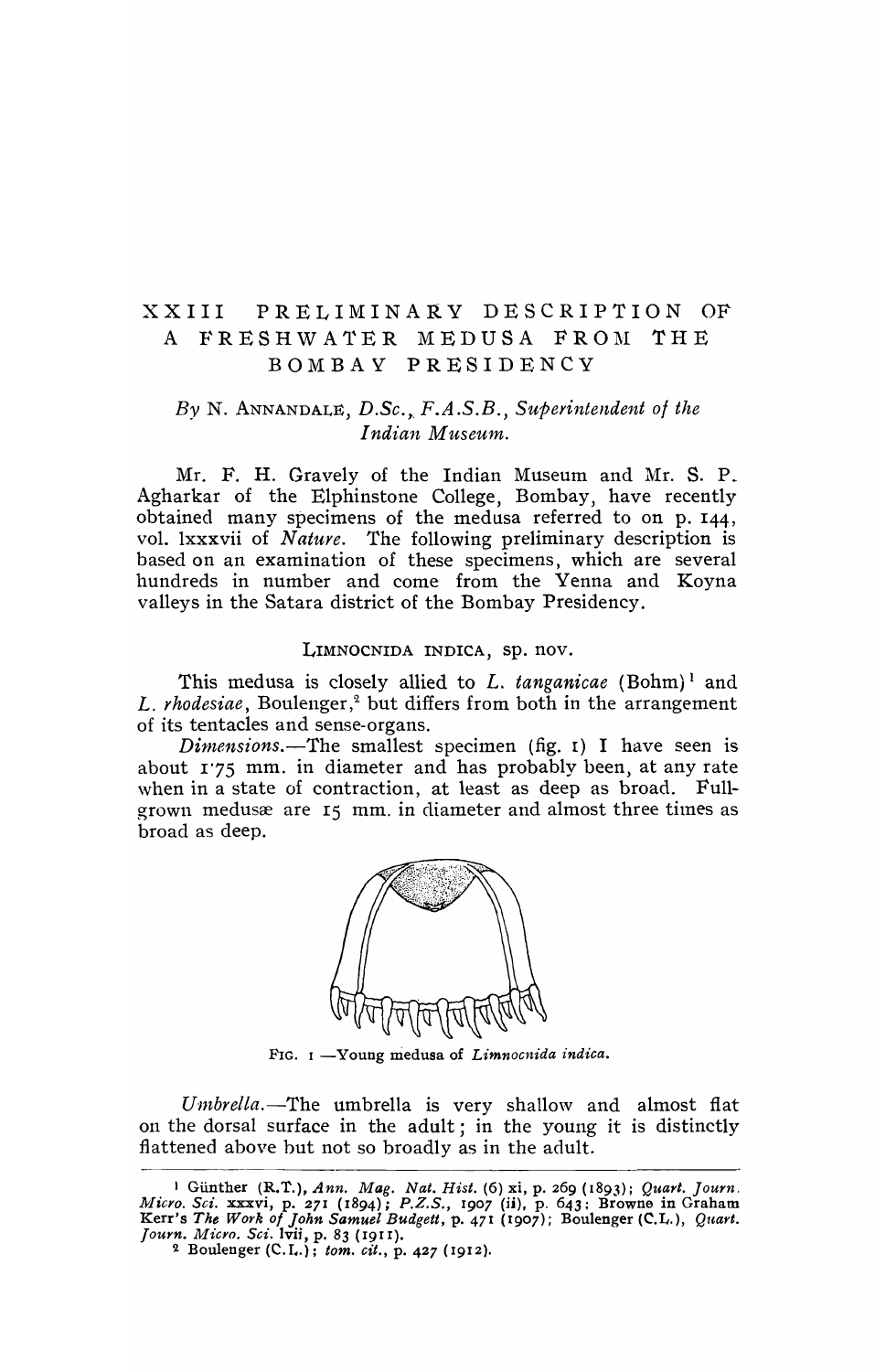## 254 N. ANNANDALE: *An Indian Freshwater Medusa*. [VOL. VII,

Manubrium.-The manubrium in most of Mr. Gravely's and Mr. Agharkar's specimens has the saucer-like form characteristic of the genus, consisting merely of a shallow ring and opening nearly as wide as the velum. In some few adult individuals, however, it is in a more or less contracted condition, while in one young one (fig. r) its margin has been drawn together in such a way as to close the mouth almost completely, leaving only a minute star-shaped aperture. Mr. Gravely informs me that even the largest medus are quite capable of keeping their mouths closed, so long as they are in good health.

*Gonads.-The* gonads surround the manubrium as in other members of the genus. In the male the testis forms a uniform opaque white ring, but in the female the ring is grooved vertically at frequent intervals so that it has a crimped appearance. The grooves extend from the upper part of the manubrium downwards



FIG. 2.-Tentacles and sense-organs as seen from below,  $o.=$ otocyst; p. t.= primary tentacle; s.t. = secondary tentacle;  $v =$ velum.

but do not reach its distal margin. They do not form distinct loculi in the ovary, for the ova, which are arranged horizontally, extend across them. A number of minute greenish cells (possibly symbiotic algae) exist in the outer covering of the ovary and give it a faint yellowish tinge. The eggs are very small; when ripe and apparently just about to be emitted from the ovary they are circular and from  $0.04$  to  $0.06$  mm. in diameter. At an earlier stage they are produced and pointed at one side.

*Tentacles.-The* tentacles appear, at any rate in the adult, to have a much more definite arrangement (fig. 2) than is the case either in *L. tanganicae* or *L. rhodcsiae.* In general structure they agree with the tentacles of these species They may be divided at sight into two series that may be called primary and secondary; those of each series having a distinctive structure, position and number. The primary tentacles are much stouter at the base and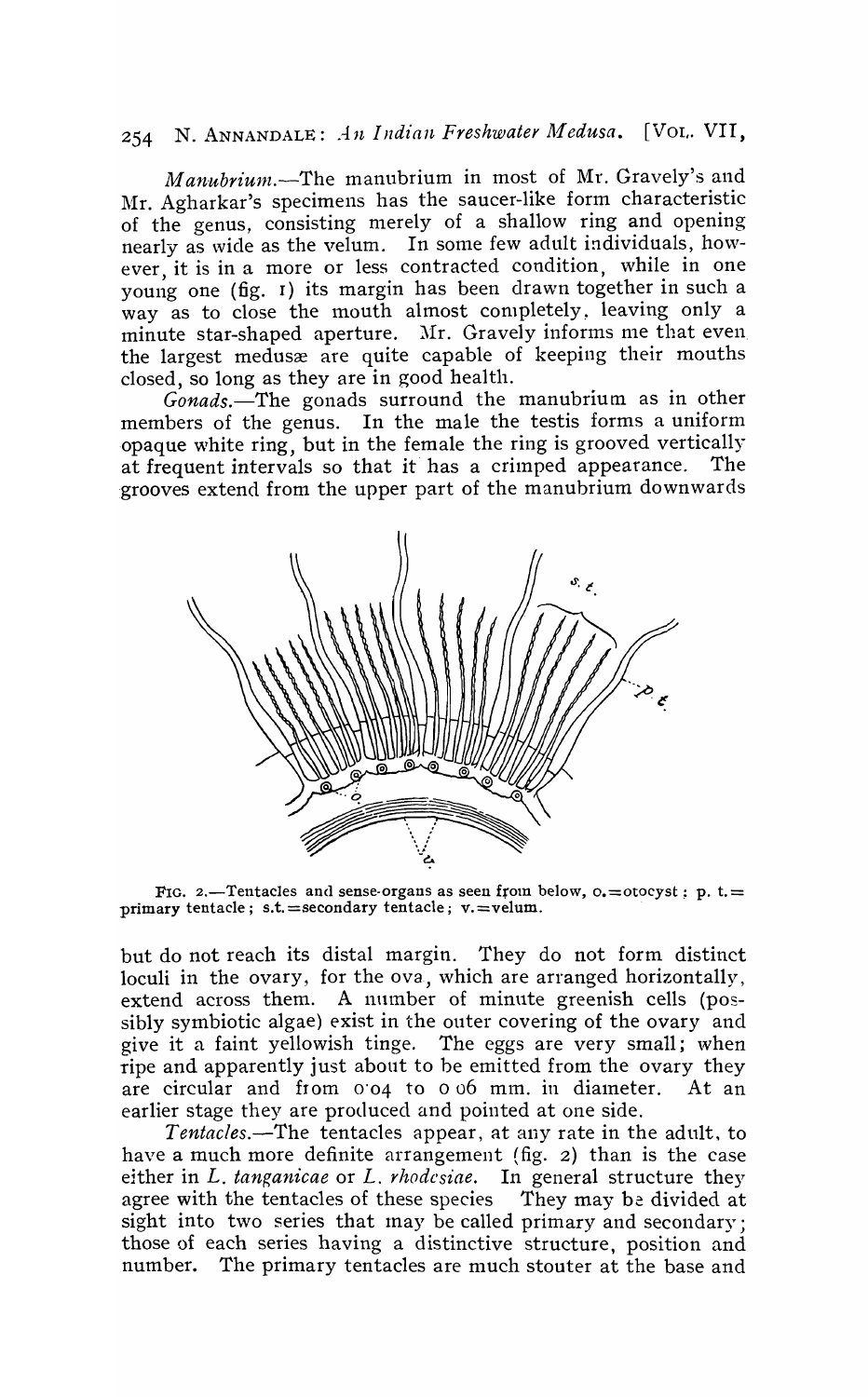also much longer than the secondary ones. They extend upwards from the base through the jelly of the bell for a short distance and on emergence therefrom lie parallel to its external surface, each in a shallow groove, for about twice the distance for which they are enclosed in the jelly. This groove extends to the edge of the umbrella. On its termination the tentacle bends outwards and upwards and then downwards. At the point at which it does so there is only a very slight prominence on the surface of the umbrella. The base of the primary tentacle is both constricted from side to side and flattened dorso-ventrally. On the dorsal surface, where it is in contact with the mesogloea below the ectoderm of the bell, its endoderm contains numerous sma1l polygonal cells of a yellowish colour due to their thickened walls.

The secondary tentacles are not only much shorter but also more nearly cylindrical and equal than the primary ones. They project practically straight out from their base, which is not, or only to a very slight extent, enclosed in the jelly.

The full number of tentacles is 384. Every primary tentacle is followed by five secondary ones arranged in a straight line with their bases a little further from the velum.<sup>1</sup> There are thus  $64$ series of six tentacles each, each consisting of one primary and five secondary tentacles. The radial tentacles are followed by five secondary tentacles just as other primary tentacles are.

It might be possible to divide the primary tentacles into several series by their length and in the adult medusa the radials are distinctly longer than the others; but the differences in this respect are slight and apparently unimportant. In the young medusa 1·75 mm. in diameter only two series can be distinguished and the radial tentacles are very little if at all longer than the others. At this stage there are 24 primary tentacles and each is followed by a single secondary one, which is distinguished not only by its smaller size but also by being placed a little lower on the edge of the bell as seen from the side or above.

*Sense-organs.*—The otocysts are comparatively large, at least equallying the base of the largest tentacles in diameter. They also have a very definite arrangement in the adult. Every set of five secondary tentacles has two otocysts at its base and these two are separated from the next pair by the base of a primary tentacle and by an outward emargination of the inner edge of the ring of thickened tissue at the base of the tentacles. It is always quite clear, in well-preserved specimens, that the otocysts are not situated at the base of the primary tentacles and are not surrounded by anything like a tentacular bulb. In the young medusa already alluded to there are only three fully formed otocysts in each quadrant, *i.e.,* only twelve in all; while in an older medusa measuring 3.25 mm. in diameter there are five in each quadrant.

lOwing to the fact that the base of the primary tentacle is embedded in the jelly, this tentacle, unless a very careful examination is made from below, has the *appearance* of arising *further* from the velum than the secondary tentacle.